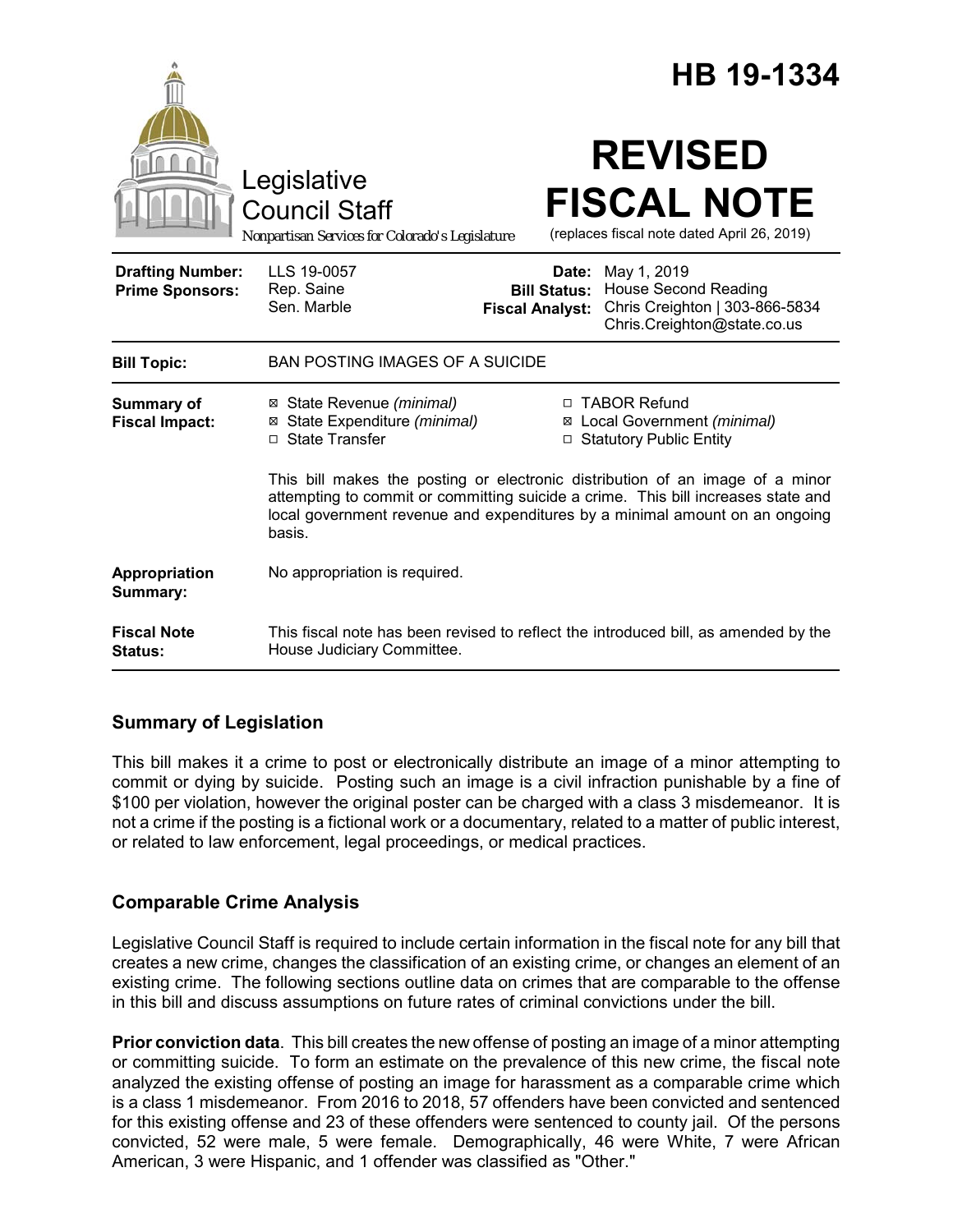May 1, 2019

**Assumption.** A high level of compliance with this law is assumed with less than 10 court filings and less than 5 convictions per year; therefore, the criminal justice system impacts identified in this analysis are assumed to be minimal. It is unknown how many of these will be civil infractions

Visit leg.colorado.gov/fiscalnotes for more information about criminal justice costs in fiscal notes.

## **State Revenue**

**Criminal fines and court fees.** By creating a new misdemeanor, this bill will increase state revenue from criminal fines and court fees by a minimal amount beginning in FY 2019-20, credited to the Fines Collection Cash Fund, various other cash funds in the Judicial Department, and the General Fund. The fine penalty for this civil offense is \$100 per violation and \$50 to \$750 for a class 3 misdemeanor. Additionally, court fees may be imposed on a case-by-case basis for a variety of court-related costs, such as probation supervision, drug surcharges, or late fees. Because the courts have the discretion of incarceration, imposing a fine, or both, a precise state revenue impact cannot be determined. Criminal fine and court fee revenue is subject to TABOR; however, under the March 2019 Legislative Council Staff forecast, a TABOR surplus is not expected in FY 2019-20 or FY 2020-21.

## **State Expenditures**

Beginning in FY 2019-20, this bill increases costs and workload in the Judicial Department and agencies that provide representation to indigent persons by a minimal amount. Costs and workload in the Department of Human Services may also increase. These impacts are discussed below.

**Judicial Department***.* This bill will increase costs and workload for the trial courts in the Judicial Department to process additional civil and criminal case filings. To the extent that class 3 misdemeanor offenders are sentenced to probation, costs and workload in the Division of Probation will increase. Costs and workload may also increase in the agencies that provide representation to indigent persons, including the Office of the State Public Defender and the Office of Alternate Defense Council and for the Office of the Child's Representative for representation in juvenile delinquency proceedings. Overall, it is assumed that this workload can be accomplished within existing appropriations. Should a change in funding be required for any agency or division with the Judicial Department, the fiscal note assumes it will be addressed through the annual budget process.

**Department of Human Services.** To the extent that this bill increases the number of juveniles adjudicated of posting or distributing an image of a minor attempting or committing suicide and sentenced to the Division of Youth Services, costs will increase. This impact is assumed to be minimal and that any increase in costs will be addressed through the annual budget process.

### **Local Government**

Beginning in FY 2019-20, this bill is expected to increase local government revenue, costs, and workload as described below. The exact impact to a particular local government will vary depending on the number of offenses committed within its jurisdiction, but is assumed to be minimal.